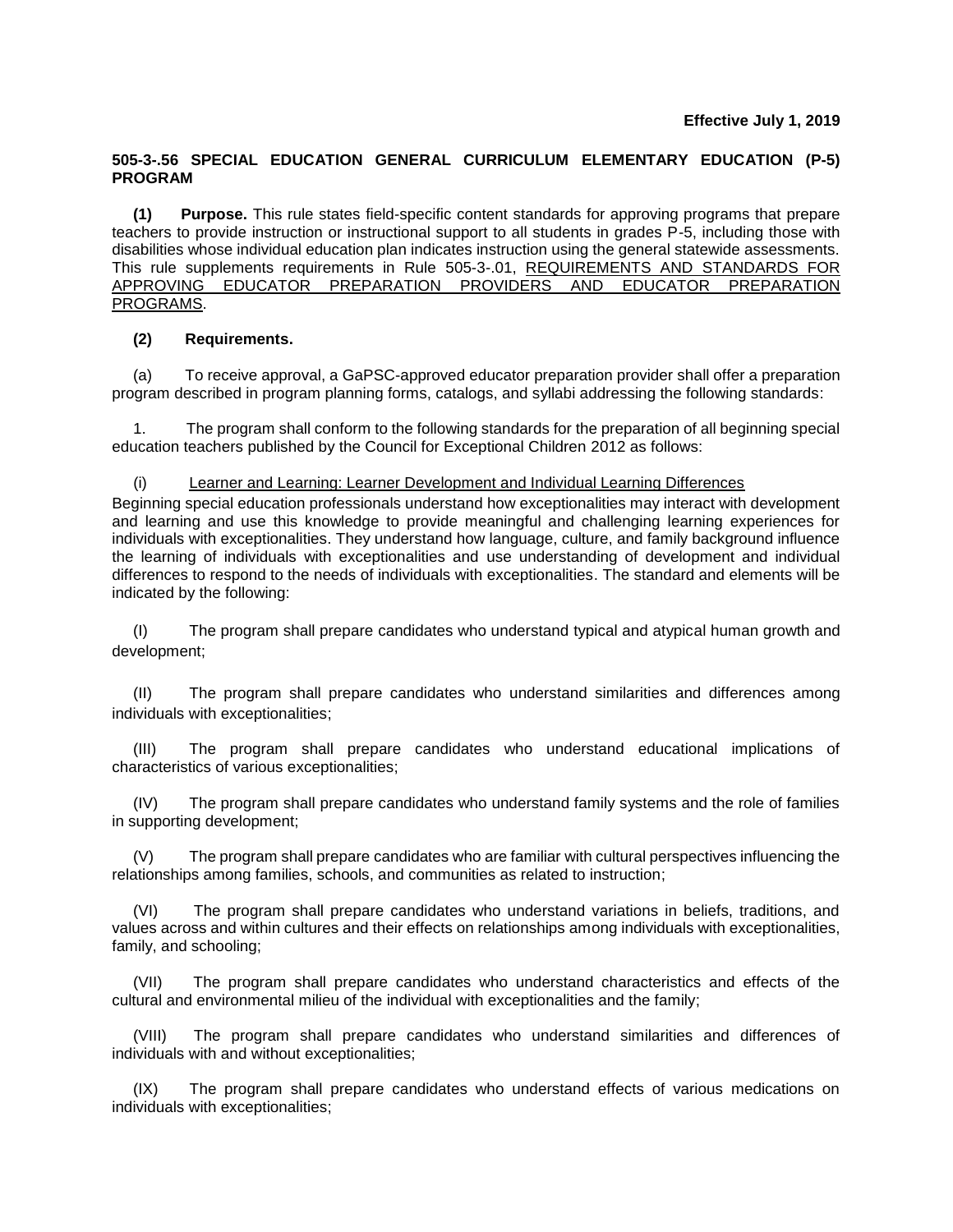(X) The program shall prepare candidates who understand the effects an exceptional condition(s) can have on an individual's life;

(XI) The program shall prepare candidates who understand the impact of individuals with exceptionalities' academic and social abilities, attitudes, interests, and values on instruction and career development;

(XII) The program shall prepare candidates who can demonstrate differing ways of learning of individuals with exceptionalities, including those from culturally diverse backgrounds and strategies for addressing these differences;

(XIII) The program shall prepare candidates who can demonstrate the effects of cultural and linguistic differences on growth and development;

(XIV) The program shall prepare candidates who understand the characteristics of one's own culture and use of language and the ways in which these can differ from other cultures and uses of languages;

(XV) The program shall prepare candidates who understand ways of behaving and communicating among cultures that can lead to misinterpretation and misunderstanding;

(XVI) The program shall prepare candidates who understand etiology and diagnosis related to various theoretical approaches;

(XVII) The program shall prepare candidates who understand the impact of sensory impairments, physical and health exceptionalities on individuals, families, and society;

(XVIII) The program shall prepare candidates who understand etiologies and medical aspects of conditions affecting individuals with exceptionalities;

(XIX) The program shall prepare candidates who understand psychological and social-emotional characteristics of individuals with exceptionalities;

(XX) The program shall prepare candidates who understand common etiologies and the impact of sensory exceptionalities on learning and experience;

(XXI) The program shall prepare candidates who understand types and transmission routes of infectious disease;

(XXII) The program shall prepare candidates who understand complications and implications of medical support services;

(XXIII) The program shall prepare candidates who understand the impact of exceptionalities on auditory and information processing skills;

(XXIV) The program shall prepare candidates who understand the impact of multiple disabilities on behavior;

(XXV) The program shall prepare candidates who understand the impact of language development and listening comprehension on academic and non-academic learning of individuals with exceptionalities;

(XXVI) The program shall prepare candidates who understand the communication and social interaction alternatives for individuals who are nonspeaking;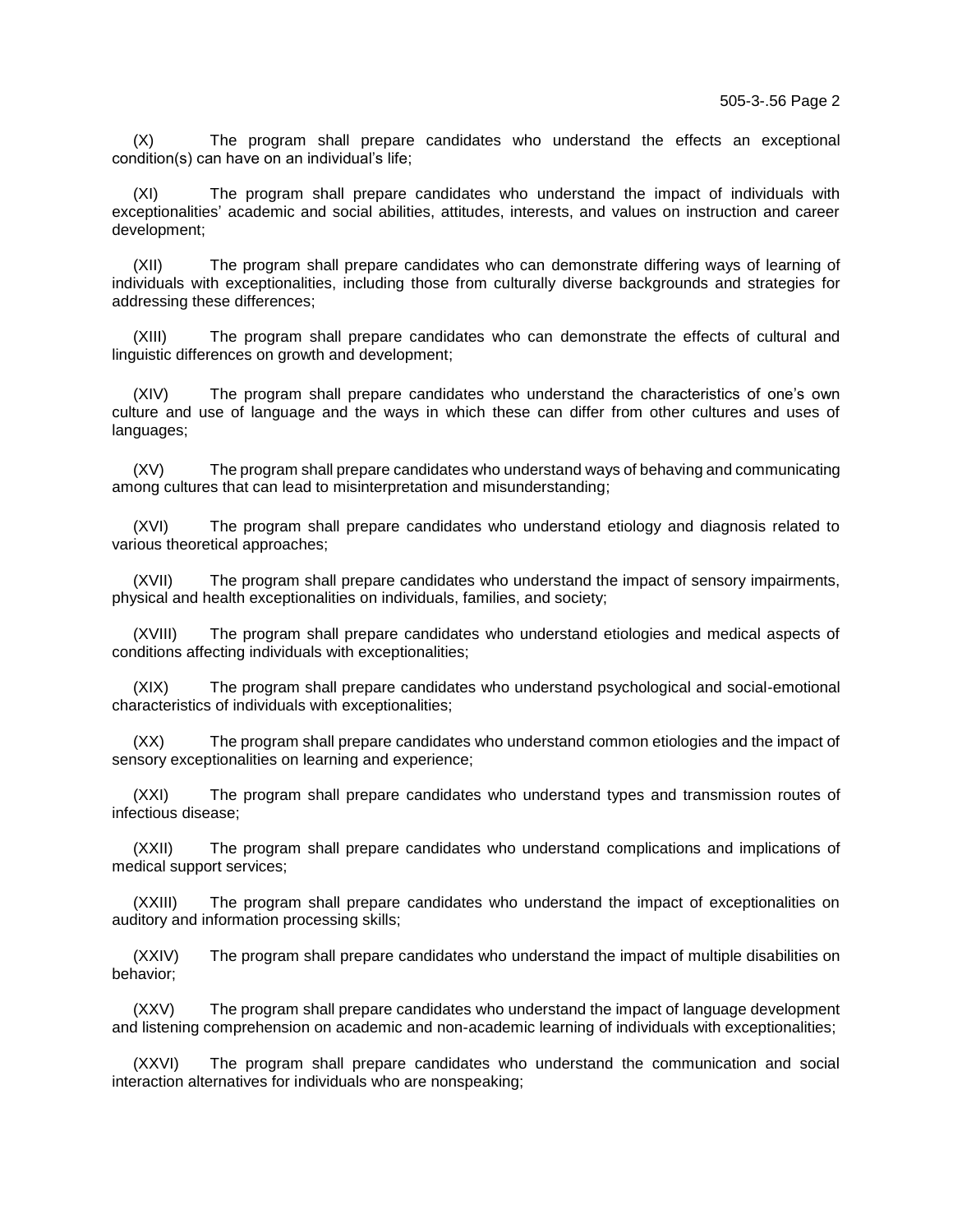(XXVII) The program shall prepare candidates who understand typical language development and how that may differ for individuals with learning exceptionalities; and

(XXVIII) The program shall prepare candidates who are skilled in relating levels of support to the needs of the individual.

#### (ii) Learning Environments

Beginning special education professionals create safe, inclusive, culturally responsive learning environments so that individuals with exceptionalities become active and effective learners and develop emotional well-being, positive social interactions, and self-determination. They collaborate with general educators and other colleagues to create safe, inclusive, culturally responsive learning environments to engage individuals with exceptionalities in meaningful learning activities and social interactions. Beginning special education professionals use motivational and instructional interventions to teach individuals with exceptionalities how to adapt to different environments. They know how to intervene safely and appropriately with individuals with exceptionalities. The standard and elements will be indicated by the following:

(I) The program shall prepare candidates who understand the demands of learning environments;

(II) The program shall prepare candidates who understand basic classroom management theories and strategies for individuals with exceptionalities;

(III) The program shall prepare candidates who understand effective management of teaching and learning;

(IV) The program shall prepare candidates who understand teacher attitudes and behaviors that influence behavior of individuals with exceptionalities;

(V) The program shall prepare candidates who understand social skills needed for educational and other environments;

(VI) The program shall prepare candidates who are aware of strategies for crisis prevention and intervention;

(VII) The program shall prepare candidates who are aware of strategies for preparing individuals to live harmoniously and productively in a culturally diverse world;

(VIII) The program shall prepare candidates who understand ways to create learning environments that allow individuals to retain and appreciate their own and each other's respective language and cultural heritage;

(XIX) The program shall prepare candidates who understand ways cultures are negatively stereotyped;

(X) The program shall prepare candidates who understand strategies used by diverse populations to cope with a legacy of former and continuing racism;

(XI) The program shall prepare candidates who understand barriers to accessibility and acceptance of individuals with exceptionalities;

(XII) The program shall prepare candidates who understand adaptation of the physical environment to provide optimal learning opportunities for individuals with exceptionalities;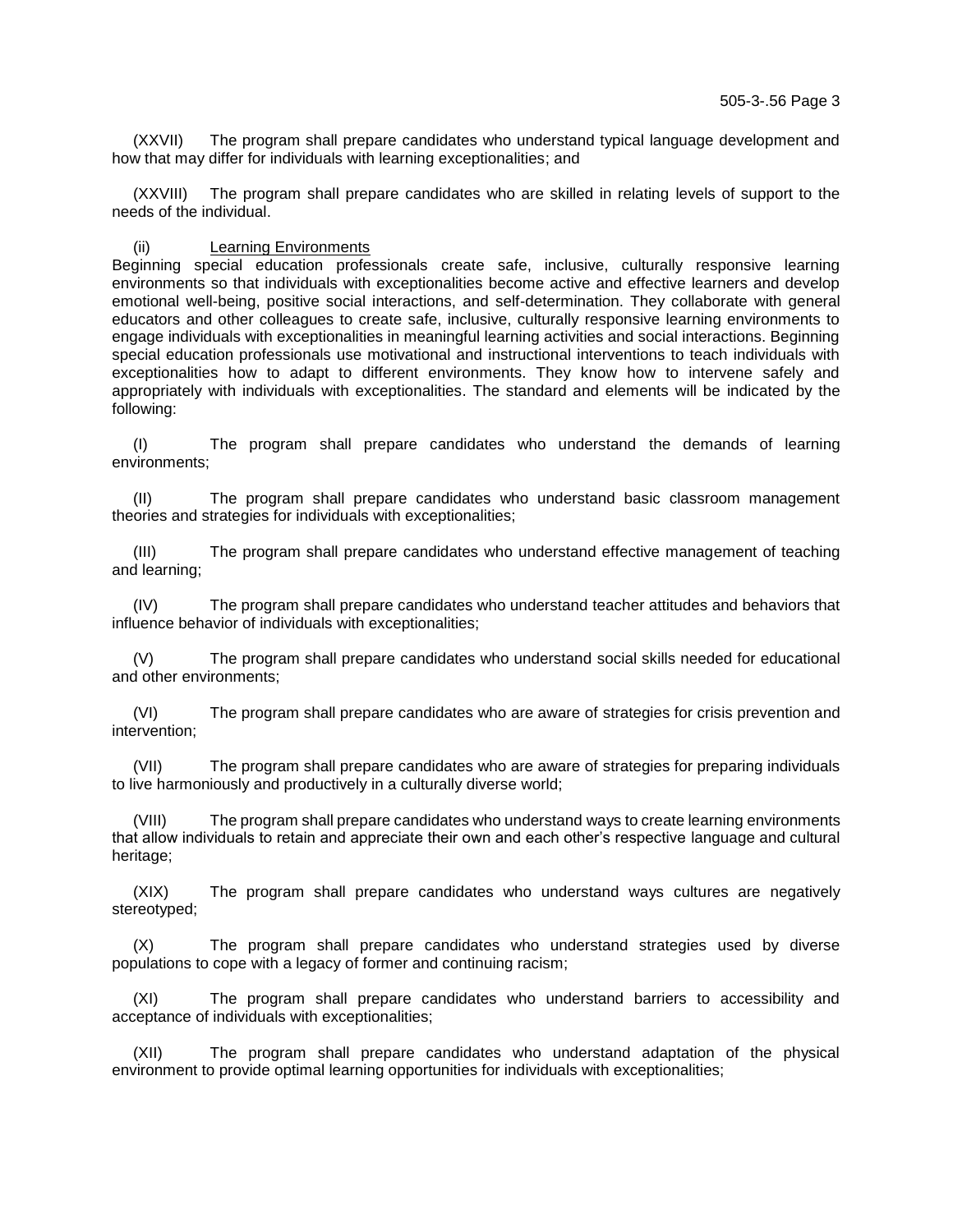(XIII) The program shall prepare candidates who understand methods for ensuring individual academic success in one-to-one, small-group and large-group settings;

(XIV) The program shall prepare candidates who create a safe, equitable, positive, and supportive learning environment in which diversities are valued;

(XV) The program shall prepare candidates who identify realistic expectations for personal and social behavior in various settings;

(XVI) The program shall prepare candidates who identify supports needed for integration into various program placements;

(XVII) The program shall prepare candidates who design learning environments that encourage active participation in individual and group activities;

(XVIII) The program shall prepare candidates who modify the learning environment to manage behaviors;

(XIX) The program shall prepare candidates who use performance data and information from all stakeholders to make or suggest modifications in learning environments;

(XX) The program shall prepare candidates who establish and maintain rapport with individuals with and without exceptionalities:

(XXI) The program shall prepare candidates who teach self-advocacy;

(XXII) The program shall prepare candidates who create an environment that encourages selfadvocacy and increased independence;

(XXIII) The program shall prepare candidates who use effective and varied behavior management strategies;

(XXIV) The program shall prepare candidates who use the least intensive behavior management strategy consistent with the needs of the individual with exceptionalities;

(XXV) The program shall prepare candidates who design and manage daily routines;

(XXVI) The program shall prepare candidates who organize, develop, and sustain learning environments that support positive intra-cultural and intercultural experiences;

(XXVII) The program shall prepare candidates who mediate controversial intercultural issues among individuals with exceptionalities within the learning environment in ways that enhance any culture, group, or person;

(XXVIII) The program shall prepare candidates who structure, direct, and support the activities of Para-educators, volunteers, and tutors;

(XXIX) The program shall prepare candidates who use universal precautions;

(XXX) The program shall prepare candidates who provide instruction in community-based settings;

(XXXI) The program shall prepare candidates who use and maintain assistive technologies;

(XXXII) The program shall prepare candidates who plan instruction in a variety of educational settings;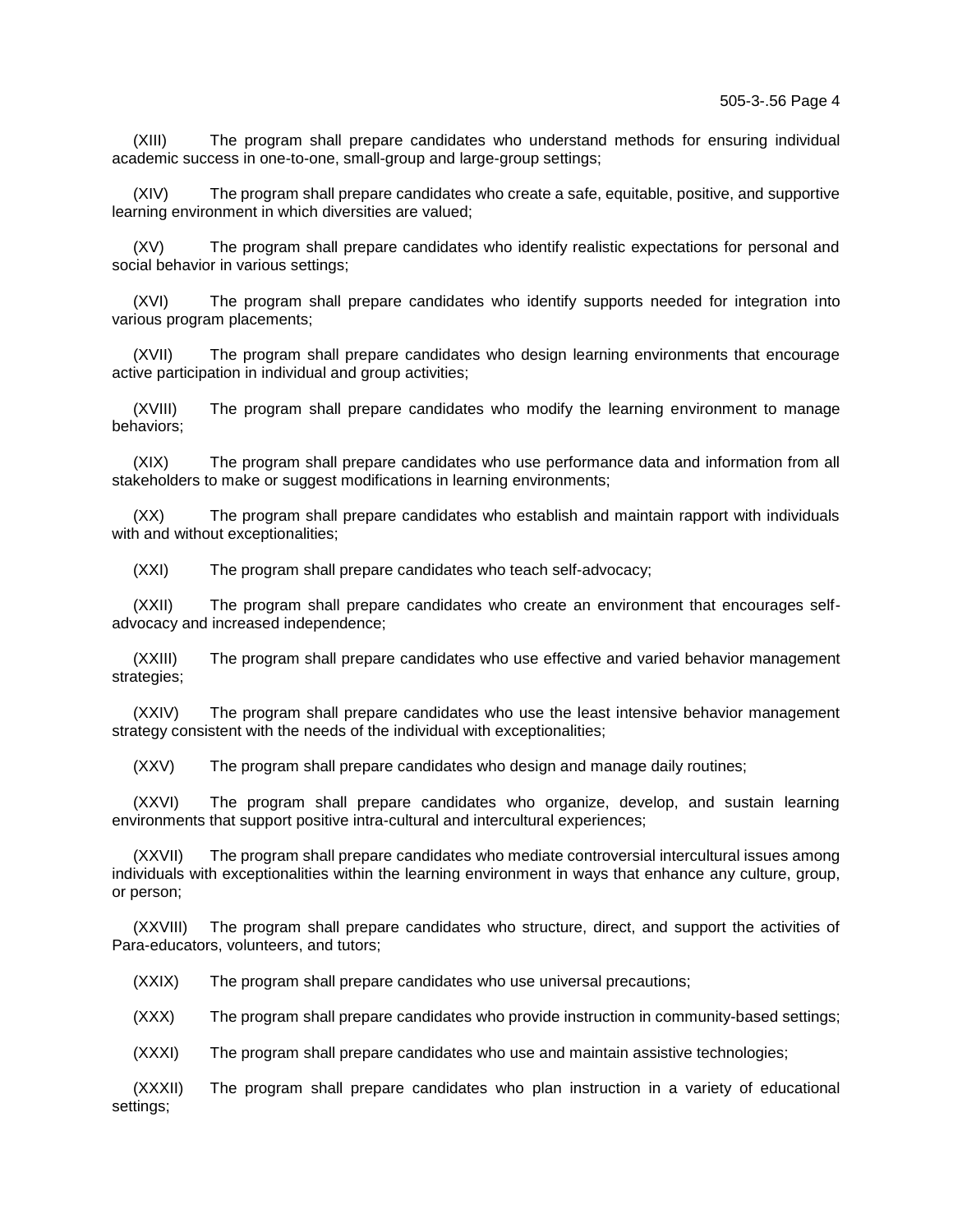(XXXIII) The program shall prepare candidates who teach individuals with exceptionalities to give and receive meaningful feedback from peers and adults;

(XXXIV) The program shall prepare candidates who use skills in problem solving and conflict resolution; and

(XXXV) The program shall prepare candidates who establish a consistent classroom routine for individuals with exceptionalities.

## (iii) Curricular Content Knowledge

Beginning special education professionals use knowledge of general and specialized curricula to individualize learning for individuals with exceptionalities. They understand the central concepts, structures of the discipline and tools of inquiry of the content areas they teach and can organize this knowledge, integrate cross-disciplinary skills and develop meaningful learning progressions for individuals with exceptionalities. Beginning special education professionals understand and use general and specialized content knowledge for teaching across curricular content areas to individualize learning for individuals with exceptionalities and can modify general and specialized curricula to make them accessible to individuals with exceptionalities. The standard and elements will be indicated by the following:

(I) The program shall prepare candidates who understand theories and research that form the basis of curriculum development and instructional practices;

(II) The program shall prepare candidates who understand scope and sequences of general and special curricula;

(III) The program shall prepare candidates who understand national, state or provincial, and local curricula standards;

(IV) The program shall prepare candidates who understand technology for planning and managing the teaching and learning environment;

(V) The program shall prepare candidates who identify and prioritize areas of the general curriculum and accommodations for individuals with exceptionalities; and

(VI) The program shall prepare candidates who integrate affective, social, and life skills with academic curricula.

#### (iv) Assessment

Beginning special education professionals use multiple methods of assessment and data-sources in making educational decisions. They select and use technically sound formal and informal assessments that minimize bias and use knowledge of measurement principles and practices to interpret assessment results and guide educational decisions for individuals with exceptionalities. Beginning special education professionals in collaboration with colleagues and families use multiple types of assessment information in making decisions about individuals with exceptionalities. They engage individuals with exceptionalities to work toward quality learning and performance and provide feedback to guide them. The standard and elements will be indicated by the following:

(I) The program shall prepare candidates who understand basic terminology used in assessment;

(II) The program shall prepare candidates who understand legal provisions and ethical principles regarding assessment of individuals;

(III) The program shall prepare candidates who understand screening, pre-referral, referral, and classification procedures;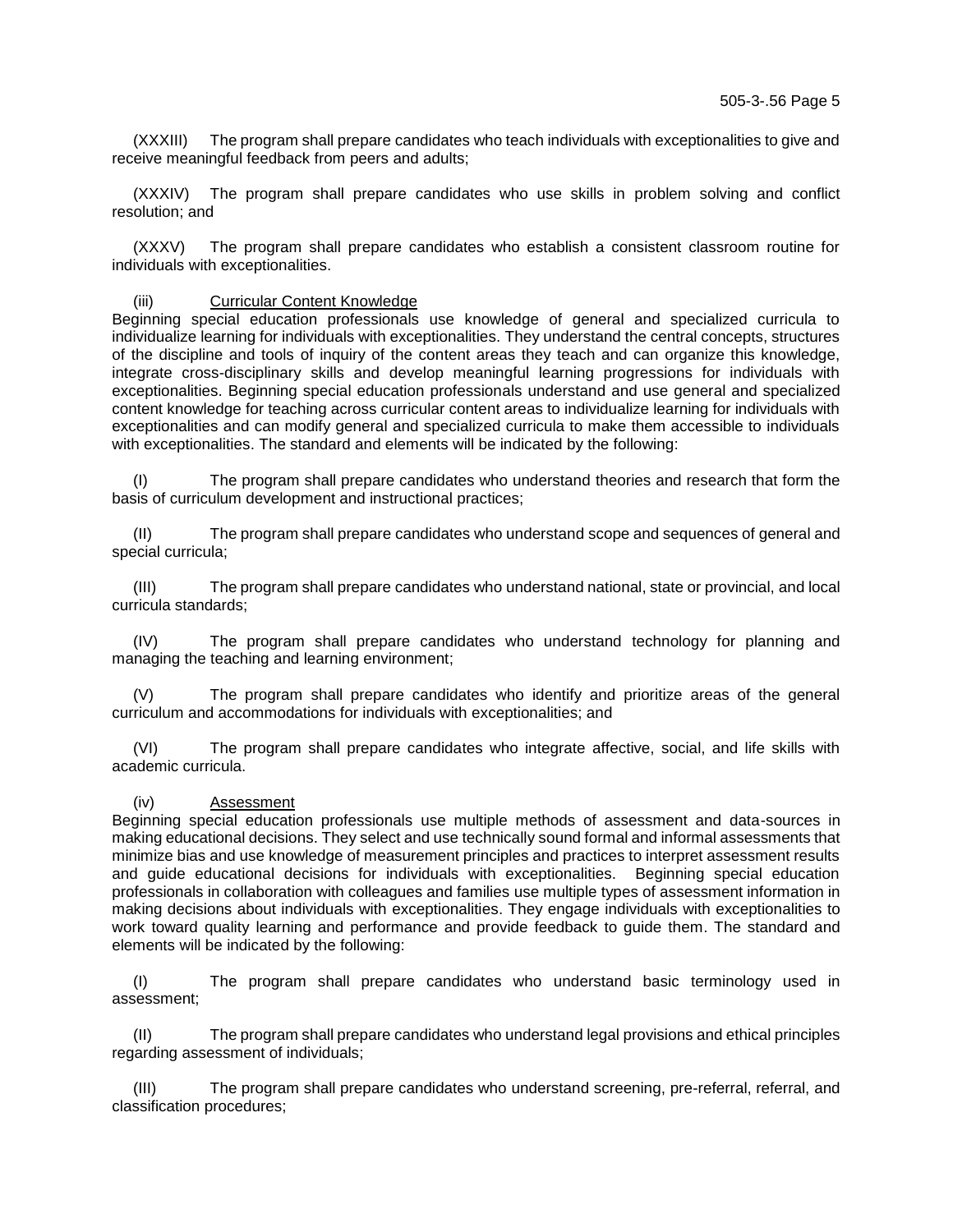(IV) The program shall prepare candidates who understand the use and limitations of assessment instruments;

(V) The program shall prepare candidates who understand national, state or provincial, and local accommodations and modifications;

(VI) The program shall prepare candidates who understand specialized terminology used in the assessment of individuals with exceptionalities;

(VII) The program shall prepare candidates who understand laws and policies regarding referral and placement procedures for individuals with exceptionalities;

(VIII) The program shall prepare candidates who understand the types and importance of information concerning individuals with exceptionalities available from families and public agencies;

(IX) The program shall prepare candidates who understand procedures for early identification of young individuals who may be at risk for exceptionalities;

(X) The program shall prepare candidates who gather relevant background information;

(XI) The program shall prepare candidates who administer nonbiased formal and informal assessments;

(XII) The program shall prepare candidates who use technology to conduct assessments;

(XIII) The program shall prepare candidates who develop or modify individualized assessment strategies;

(XIV) The program shall prepare candidates who interpret information from formal and informal assessments;

(XV) The program shall prepare candidates who use assessment information in making eligibility, program and placement decisions for individuals with exceptionalities, including those from culturally and/or linguistically diverse backgrounds;

(XVI) The program shall prepare candidates who report assessment results to all stakeholders using effective communication skills;

(XVII) The program shall prepare candidates who evaluate instruction and monitor progress of individuals with exceptionalities;

(XVIII) The program shall prepare candidates who create and maintain records;

(XIX) The program shall prepare candidates who implement procedures for assessing and reporting both appropriate and problematic social behaviors of individuals with exceptionalities;

(XX) The program shall prepare candidates who use exceptionality-specific assessment instruments with individuals with exceptionalities;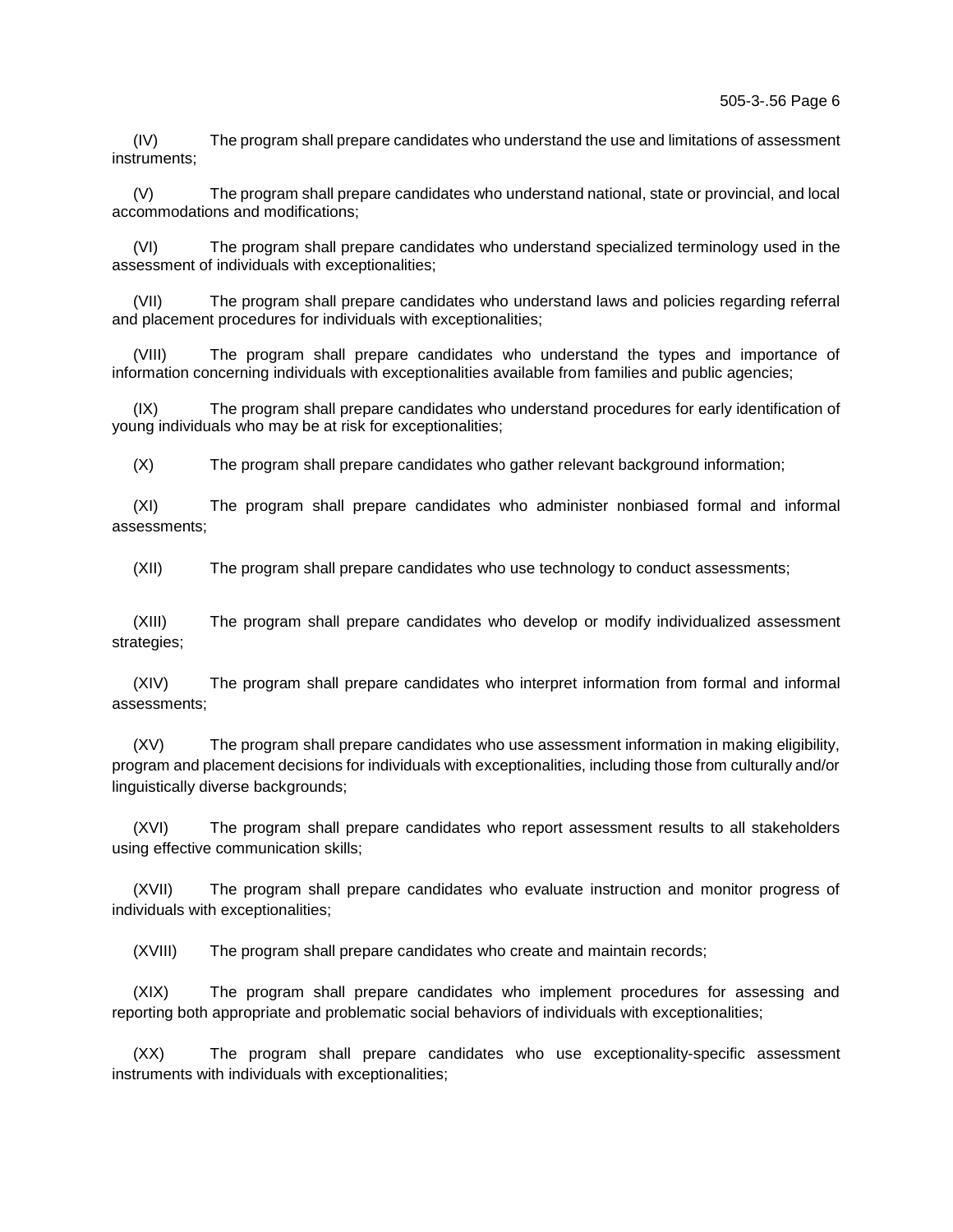(XXI) The program shall prepare candidates who select, adapt and modify assessments to accommodate the unique abilities and needs of individuals with exceptionalities;

(XXII) The program shall prepare candidates who assess reliable methods of response of individuals who lack typical communication and performance abilities; and

(XXIII) The program shall prepare candidates who monitor intragroup behavior changes across subjects and activities.

(v) Instructional Planning and Strategies

Beginning special education professionals select, adapt, and use a repertoire of evidence-based instructional strategies to advance learning of individuals with exceptionalities. They consider an individual's abilities, interests, learning environments, and cultural and linguistic factors in the selection, development, and adaptation of learning experiences for individuals with exceptionalities. Beginning special education professionals use technologies to support instructional assessment, planning, and delivery for individuals with exceptionalities. They are familiar with augmentative and alternative communication systems and a variety of assistive technologies to support the communication and learning of individuals with exceptionalities. They use strategies to enhance language development and communication skills of individuals with exceptionalities, develop and implement a variety of education and transition plans for individuals with exceptionalities across a wide range of settings and different learning experiences in collaboration with individuals, families and teams, and teach to mastery and promote generalization of learning. They teach cross-disciplinary knowledge and skills such as critical thinking and problem solving to individuals with exceptionalities. The standard and elements will be indicated by the following:

(I) The program shall prepare candidates who are aware of the roles and responsibilities of the Para-educator related to instruction, intervention, and direct service;

(II) The program shall prepare candidates who know and apply evidence-based practices validated for specific characteristics of learners and settings;

(III) The program shall prepare candidates who know augmentative and assistive communication strategies;

(IV) The program shall prepare candidates who are aware of sources of specialized materials, curricula, and resources for individuals with exceptionalities;

(V) The program shall prepare candidates who communicate strategies to prepare for and take tests;

(VI) The program shall prepare candidates who understand advantages and limitations of instructional strategies and practices for teaching individuals with exceptionalities;

(VII) The program shall prepare candidates who understand strategies for prevention and intervention strategies for individuals at-risk for a disability;

(VIII) The program shall prepare candidates who know strategies for integrating student-initiated learning experiences into ongoing instruction;

(IX) The program shall prepare candidates who know methods for increasing accuracy and proficiency in math calculations and applications;

(X) The program shall prepare candidates who understand methods for guiding individuals in identifying and organizing critical content;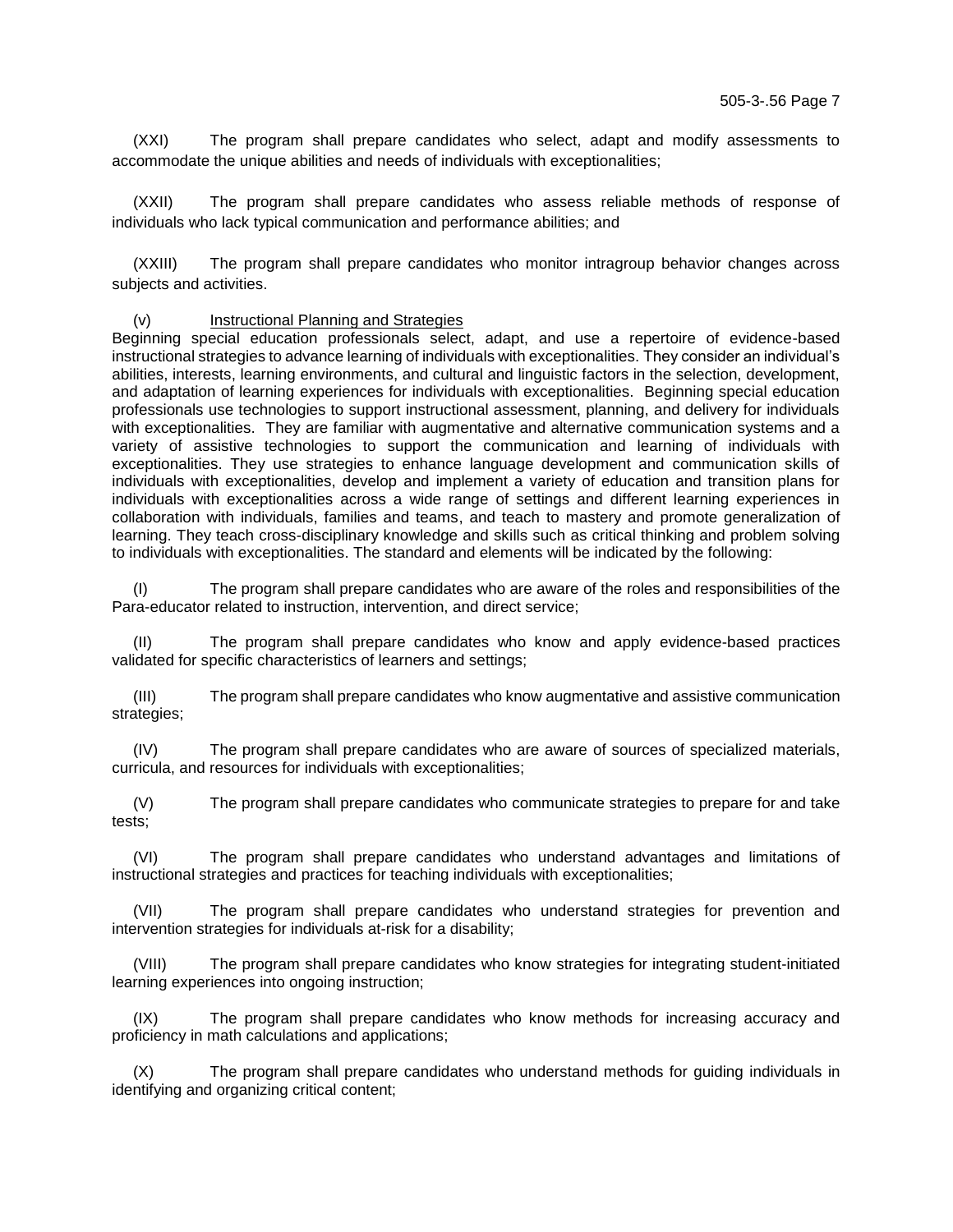(XI) The program shall prepare candidates who integrate academic instruction and behavior management for individuals and groups with exceptionalities;

(XII) The program shall prepare candidates who model career, vocational, and transition programs for individuals with exceptionalities;

(XIII) The program shall prepare candidates who identify interventions and services for individuals who may be at risk for exceptionalities;

(XIV) The program shall prepare candidates who understand relationships among exceptionalities and reading instructions;

(XV) The program shall prepare candidates who develop and implement comprehensive, longitudinal individualized programs in collaboration with team members;

(XVI) The program shall prepare candidates who involve the individual and family in setting instructional goals and monitoring progress;

(XVII) The program shall prepare candidates who use functional assessments to develop intervention plans;

(XVIII) The program shall prepare candidates who use task analysis;

(XIX) The program shall prepare candidates who sequence, implement, and evaluate individualized learning objectives;

(XX) The program shall prepare candidates who develop and select instructional content, resources, and strategies that respond to cultural, linguistic, and gender differences;

(XXI) The program shall prepare candidates who incorporate and implement instructional and assistive technology into the educational program;

(XXII) The program shall prepare candidates who prepare lesson plans;

(XXIII) The program shall prepare candidates who prepare and organize materials to implement daily lesson plans;

(XXIV) The program shall prepare candidates who use instructional time effectively;

(XXV) The program shall prepare candidates who make adjustments to instruction based on continual observations;

(XXVI) The program shall prepare candidates who prepare individuals to exhibit self-enhancing behavior in response to societal attitudes and actions;

(XXVII) The program shall prepare candidates who use strategies to facilitate integration into various settings;

(XXVIII) The program shall prepare candidates who teach individuals to use self-assessment, problem solving, and other cognitive strategies to meet their needs;

(XXIX) The program shall prepare candidates who select, adapt, and use instructional strategies and materials according to characteristics of the individual with exceptionalities;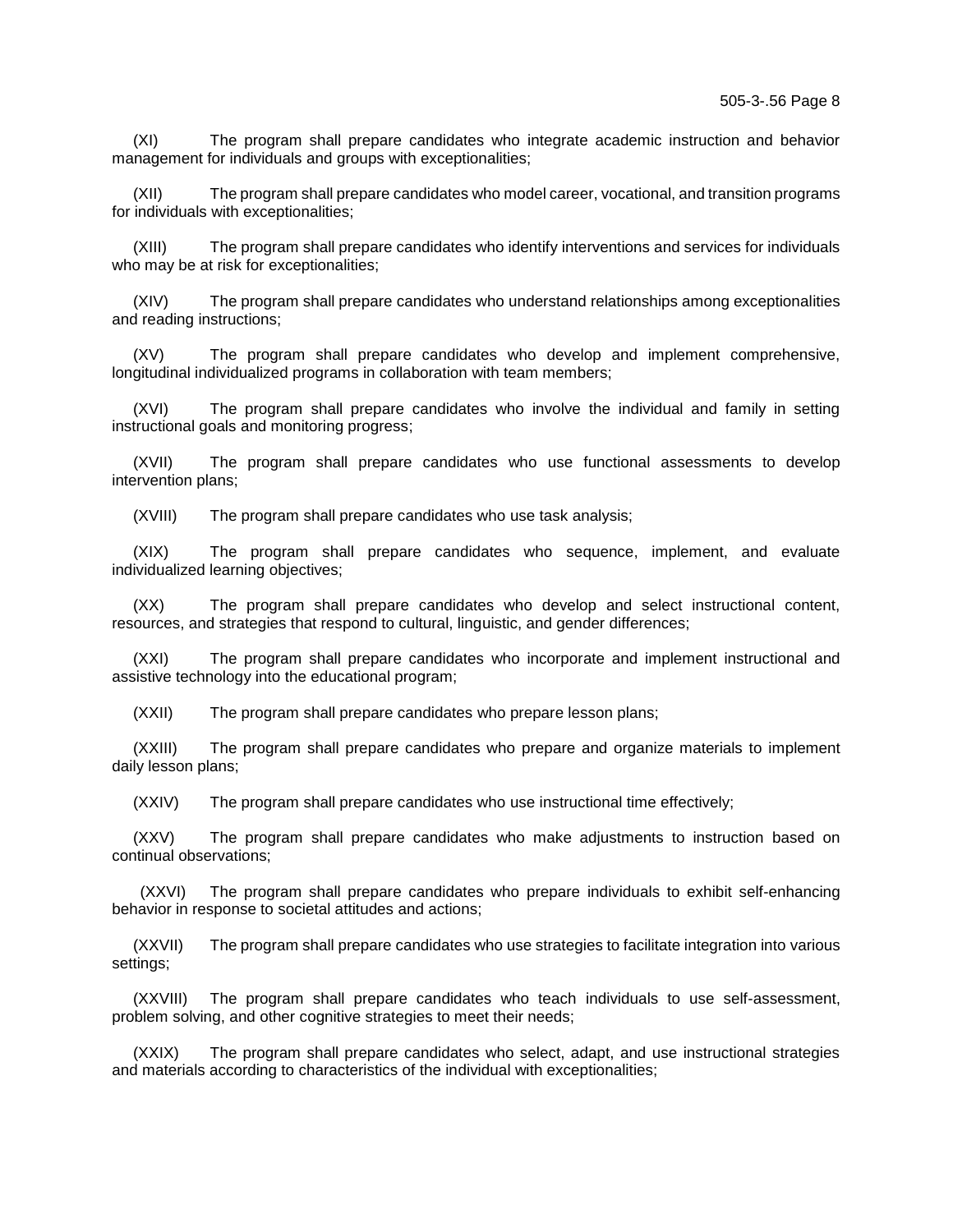(XXX) The program shall prepare candidates who use strategies to facilitate maintenance and generalization of skills across learning environments;

(XXXI) The program shall prepare candidates who use procedures to increase the individual's selfawareness, self-management, self-control, self-reliance, and self-esteem;

(XXXII) The program shall prepare candidates who use strategies that promote successful transitions for individuals with exceptionalities;

(XXXIII) The program shall prepare candidates who use strategies to support and enhance communication skills of individuals with exceptionalities;

(XXXIV) The program shall prepare candidates who use communication strategies and resources to facilitate understanding of subject matter for individuals with exceptionalities whose primary language is not the dominant language;

(XXXV) The program shall prepare candidates who modify instructional practices in response to ongoing assessment data;

(XXXVI) The program shall prepare candidates who use research-supported methods for academic and nonacademic instruction of individuals with exceptionalities;

(XXXVII) The program shall prepare candidates who use strategies from multiple theoretical approaches for individuals with exceptionalities;

(XXXVIII) The program shall prepare candidates who teach learning strategies and study skills to acquire academic content;

(XXXIX) The program shall prepare candidates who use reading methods appropriate to individuals with exceptionalities;

(XL) The program shall prepare candidates who use methods to teach mathematics appropriate to the individuals with exceptionalities;

(XLI) The program shall prepare candidates who modify pace of instruction and provide organizational cues;

(XLII) The program shall prepare candidates who use appropriate adaptations and technology for all individuals with exceptionalities;

(XLIII) The program shall prepare candidates who identify resources and techniques used to transition individuals with exceptionalities into and out of school and post-school environments;

(XLIV) The program shall prepare candidates who use a variety of non-aversive techniques to control targeted behavior and maintain attention of individuals with exceptionalities;

(XLV) The program shall prepare candidates who identify and teach basic structures and relationships within and across curricula;

(XLVI) The program shall prepare candidates who use instructional methods to strengthen and compensate for deficits in perception, comprehension, memory and retrieval;

(XLVII) The program shall prepare candidates who use responses and errors to guide instructional decisions and provide feedback to learners;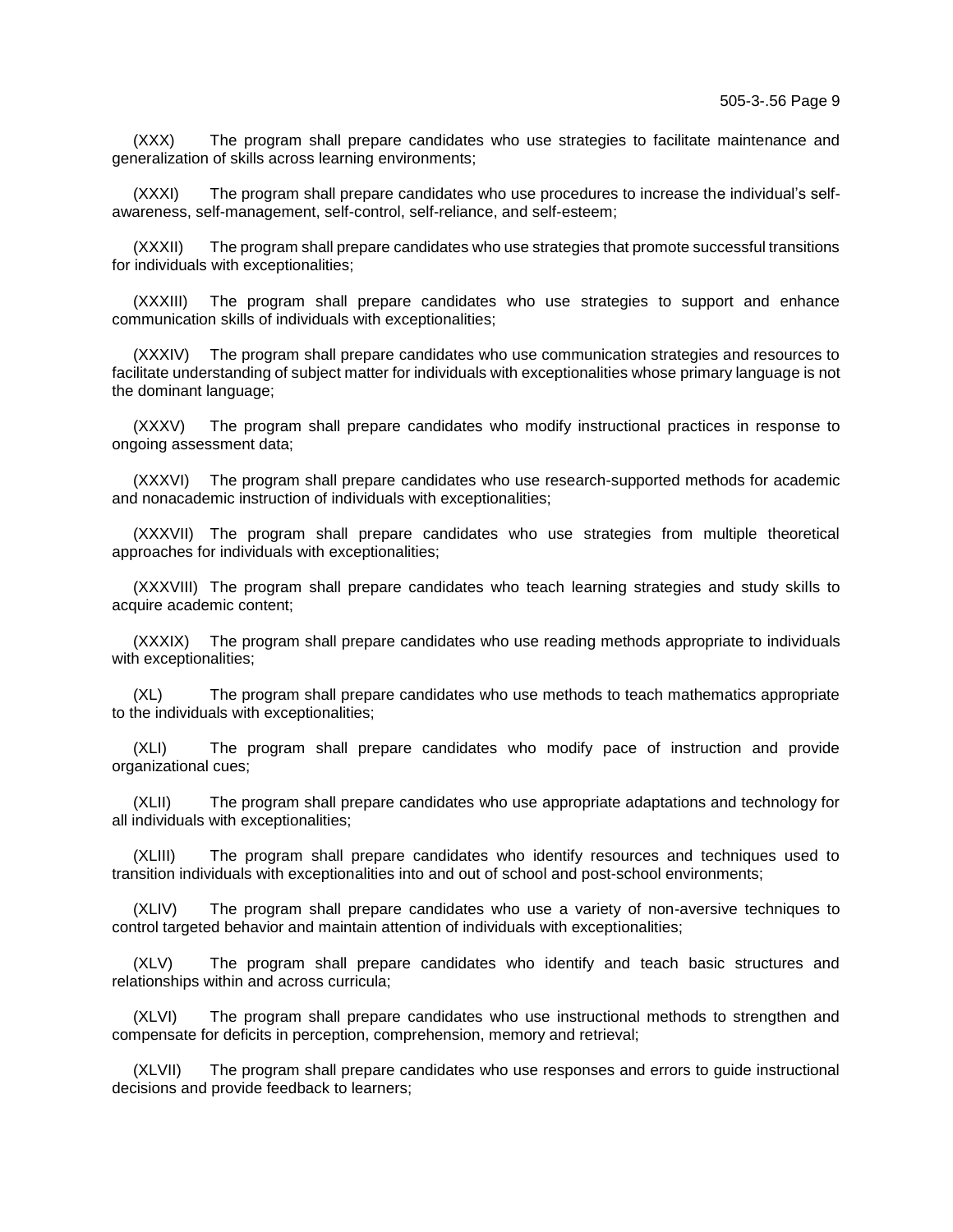(XLVIII) The program shall prepare candidates who identify and teach essential concepts, vocabulary, and content across the general curriculum;

(XLIX) The program shall prepare candidates who implement systematic instruction in teaching reading and comprehension and monitoring strategies;

(L) The program shall prepare candidates who teach strategies for organizing and composing written products;

(LI) The program shall prepare candidates who implement systematic instruction to teach accuracy, fluency, and comprehension in content area reading and written language;

(LII) The program shall prepare candidates who enhance vocabulary development;

(LIII) The program shall prepare candidates who teach strategies for spelling accuracy and generalization;

(LIV) The program shall prepare candidates who teach individuals with exceptionalities to monitor for errors in oral and written language;

(LV) The program shall prepare candidates who teach methods and strategies for producing legible documents;

(LVI) The program shall prepare candidates who plan instruction based on the use of alternative and augmentative communication systems;

(LVII) The program shall prepare candidates who plan and implement individualized reinforcement systems and environmental modifications at levels equal to the intensity of the behavior;

(LVIII) The program shall prepare candidates who select and use specialized instructional strategies appropriate to the abilities and needs of the individual;

(LVIX) The program shall prepare candidates who plan and implement age- and ability- appropriate instruction for individuals with exceptionalities;

(LX) The program shall prepare candidates who can select, design and use technology, materials and resources required to educate individuals whose exceptionalities interfere with communication;

(LXI) The program shall prepare candidates who interpret sensory, mobility, reflex, and perceptual information to create or adapt appropriate learning plans;

(LXII) The program shall prepare candidates who design and implement instructional programs that address independent living and career education for individuals;

(LXIII) The program shall prepare candidates who design and implement curriculum and instructional strategies for medical self-management procedures; and

(LXIV) The program shall prepare candidates who design, implement, and evaluate instructional programs that enhance social participation across environments.

## (vi) Professional Learning and Ethical Practice

Beginning special education professionals use foundational knowledge of the field and their professional Ethical Principles and Practice Standards to inform special education practice, to engage in lifelong learning and to advance the profession. They use Ethical Principles and Professional Practice Standards to guide their practice and understand how foundational knowledge and current issues influence professional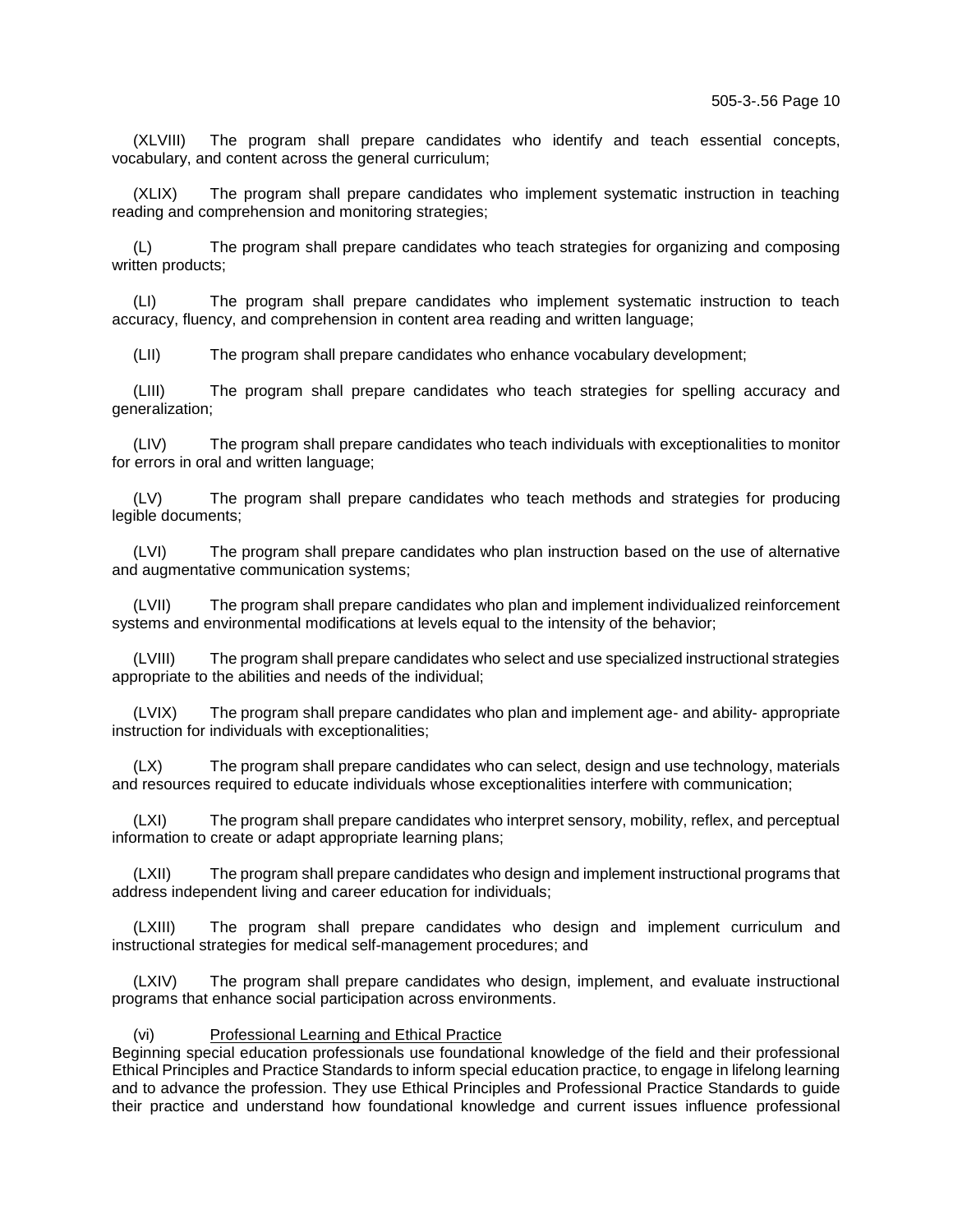practice. They understand that diversity is a part of families, cultures, and schools, and that complex human issues can interact with the delivery of special education services. Beginning special education professionals understand the significance of lifelong learning and participate in professional activities and learning communities. They advance the profession by engaging in activities such as advocacy and mentoring and provide guidance and direction to Para-educators, tutors, and volunteers. The standard and elements will be indicated by the following:

(I) The program shall prepare candidates who understand models, theories, philosophies, and research methods that form the basis for special education practice;

(II) The program shall prepare candidates who understand laws, policies and ethical principles regarding behavior management, planning and implementation;

(III) The program shall prepare candidates who understand the relationship of special education to the organization and function of educational agencies;

(IV) The program shall prepare candidates who understand the rights and responsibilities of individuals with exceptionalities, parents, teachers and other professionals, and schools related to exceptionalities;

(V) The program shall prepare candidates who understand issues in definition and identification of individuals with exceptionalities, including those from culturally and linguistically diverse backgrounds;

(VI) The program shall prepare candidates who understand issues, assurances and due process rights related to assessment, eligibility, and placement within a continuum of services;

(VII) The program shall prepare candidates who understand family systems and the role of families in the educational process;

(VIII) The program shall prepare candidates who understand historical points of view and contributions of culturally diverse groups;

(IX) The program shall prepare candidates who understand the impact of the dominant culture on shaping schools and the individuals who study and work in them;

(X) The program shall prepare candidates who understand the potential impact of differences in values, languages, and customs that can exist between the home and school;

(XI) The program shall prepare candidates who understand personal cultural biases and differences that affect one's teaching;

(XII) The program shall prepare candidates who understand the importance of the teacher serving as a model for individuals with exceptionalities;

(XIII) The program shall prepare candidates who understand the continuum of lifelong professional development;

(XIV) The program shall prepare candidates who understand methods to remain current regarding research-validated practice;

(XV) The program shall prepare candidates who understand the definitions and issues related to the identification of individuals with exceptionalities;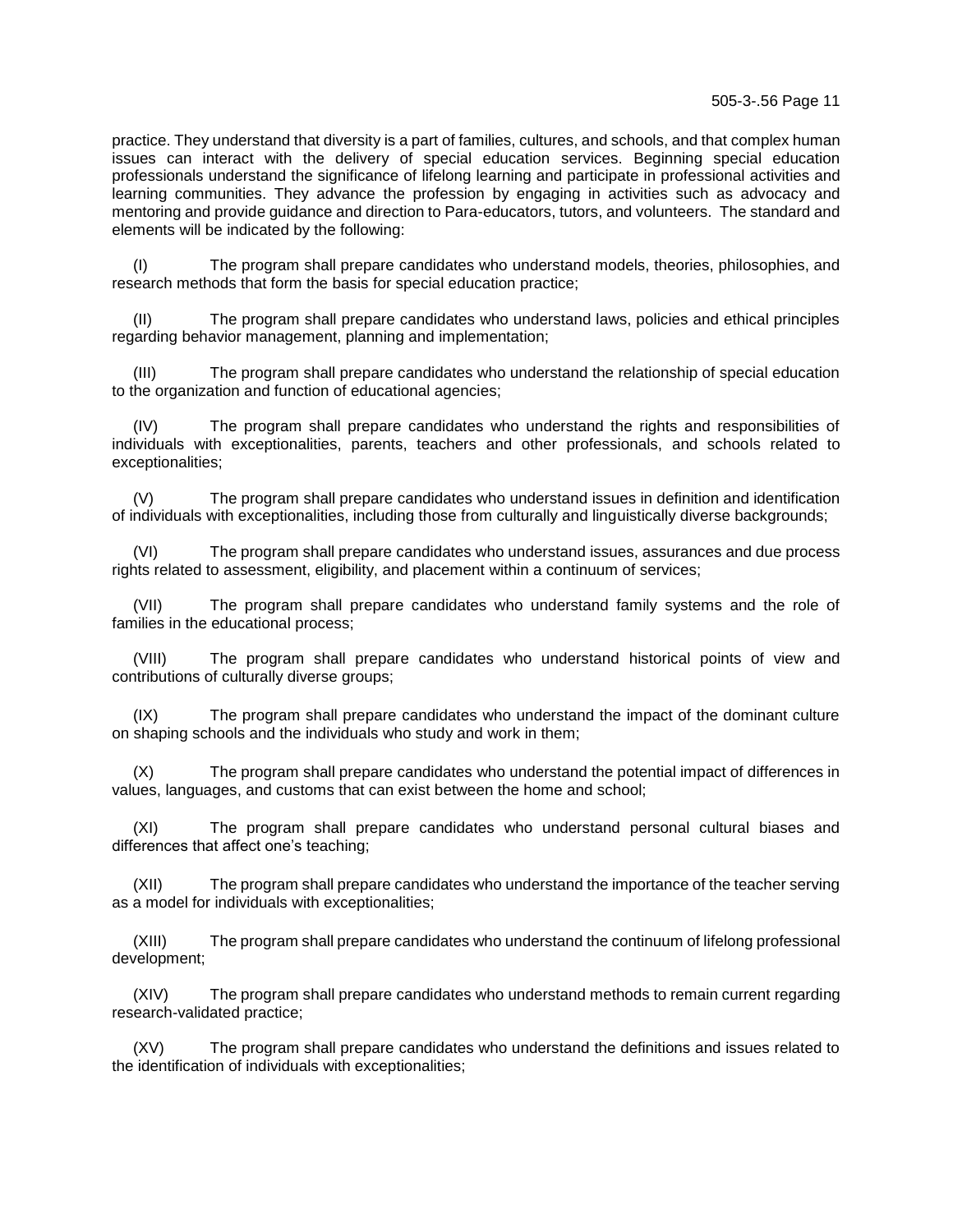(XVI) The program shall prepare candidates who understand models and theories of deviance and behavior problems;

(XVII) The program shall prepare candidates who understand historical foundations, classic studies, major contributors, major legislation, and current issues related to knowledge and practice;

(XVIII) The program shall prepare candidates who understand the legal, judicial, and educational systems to assist individuals with exceptionalities;

(XIX) The program shall prepare candidates who understand the continuum of placement and services available for individuals with exceptionalities;

(XX) The program shall prepare candidates who understand laws and policies related to provision of specialized health care in educational settings;

(XXI) The program shall prepare candidates who understand factors that influence the overrepresentation of culturally/linguistically diverse individuals with exceptionalities in programs for individuals with exceptionalities;

(XXII) The program shall prepare candidates who understand principles of normalization and concept of least restrictive environment;

(XXIII) The program shall prepare candidates who understand the theory of reinforcement techniques in serving individuals with exceptionalities;

(XXIV) The program shall prepare candidates who understand sources of unique services, networks, and organizations for individuals with exceptionalities;

(XXV) The program shall prepare candidates who understand organizations and publications relevant to individuals with exceptionalities;

(XXVI) The program shall prepare candidates who practice within the CEC Code of Ethics and other standards of the profession;

(XXVII) The program shall prepare candidates who uphold high standards of competence and integrity and exercise sound judgment in the practice of the profession;

(XXVIII) The program shall prepare candidates who act ethically in advocating for appropriate services;

(XXIX) The program shall conduct professional activities in compliance with applicable laws and policies;

(XXX) The program shall prepare candidates who demonstrate commitment to developing the highest education and quality-of-life potential of individuals with exceptional learning needs;

(XXXI) The program shall prepare candidates who demonstrate sensitivity for the culture, language, religion, gender, disability, socio-economic status, and sexual orientation of individuals;

(XXXII) The program shall prepare candidates who practice within their skill limit and obtain assistance as needed;

(XXXIII) The program shall prepare candidates who use verbal, nonverbal, and written language effectively;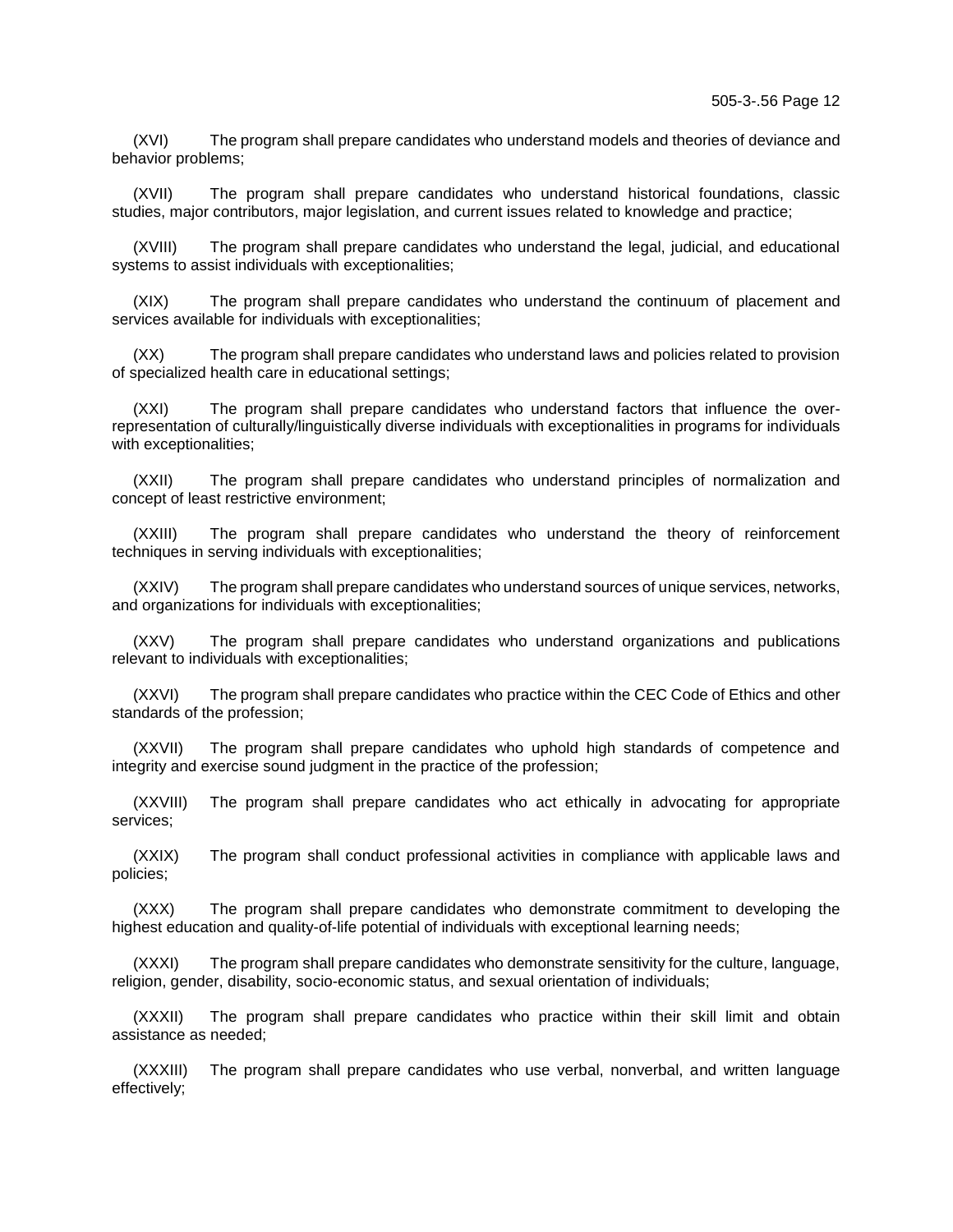(XXXIV) The program shall prepare candidates who conduct self-evaluation of instruction;

(XXXV) The program shall prepare candidates who access information on exceptionalities;

(XXXVI) The program shall prepare candidates who reflect on one's practice to improve instruction and guide professional growth;

(XXXVII) The program shall prepare candidates who engage in professional activities that benefit individuals with exceptionalities, their families, and one's colleagues.

(XXXVIII) The program shall prepare candidates who demonstrate commitment to engage in evidencebased practices;

(XXXIX) The program shall prepare candidates who articulate personal philosophies of special education;

(XL) The program shall prepare candidates who participate in the activities of professional organizations relevant to individuals with exceptionalities; and

(XLI) The program shall prepare candidates who consider it their ethical responsibility to advocate for appropriate services for individuals with exceptionalities.

#### (vii) Collaboration

Beginning special education professionals collaborate with families, other educators, related service providers, individuals with exceptionalities, and personnel from community agencies in culturally responsive ways to address the needs of individuals with exceptionalities across a range of learning experiences. They use the theory and elements of effective collaboration, serve as a collaborative resource to colleagues and use collaboration to promote the well-being of individuals with exceptionalities across a wide range of settings and collaborators. The standard and elements will be indicated by the following:

(I) The program shall prepare candidates who know models and strategies of consultation and collaboration;

(II) The program shall prepare candidates who know the roles of individuals with exceptional learning needs, families, and school and community personnel in the planning of an individualized program;

(III) The program shall prepare candidates who understand the concerns of families of individuals with exceptional learning needs and strategies to help address these concerns;

(IV) The program shall prepare candidates who know culturally responsive factors that promote effective communication and collaboration with individuals with exceptional learning needs, families, school personnel, and community members;

(V) The program shall prepare candidates who provide parent education programs and behavior management guides that address severe behavior problems and facilitation of communication for individuals with exceptionalities;

(VI) The program shall prepare candidates who understand the collaborative and/or consultative role for the special education teacher in the reintegration of individuals with exceptionalities;

(VII) The program shall prepare candidates who understand the roles of professional groups and referral agencies in identifying, assessing, and providing services to individuals with exceptionalities;

(VIII) The program shall prepare candidates who know co-planning and co-teaching methods to strengthen content acquisition of individuals with learning exceptionalities;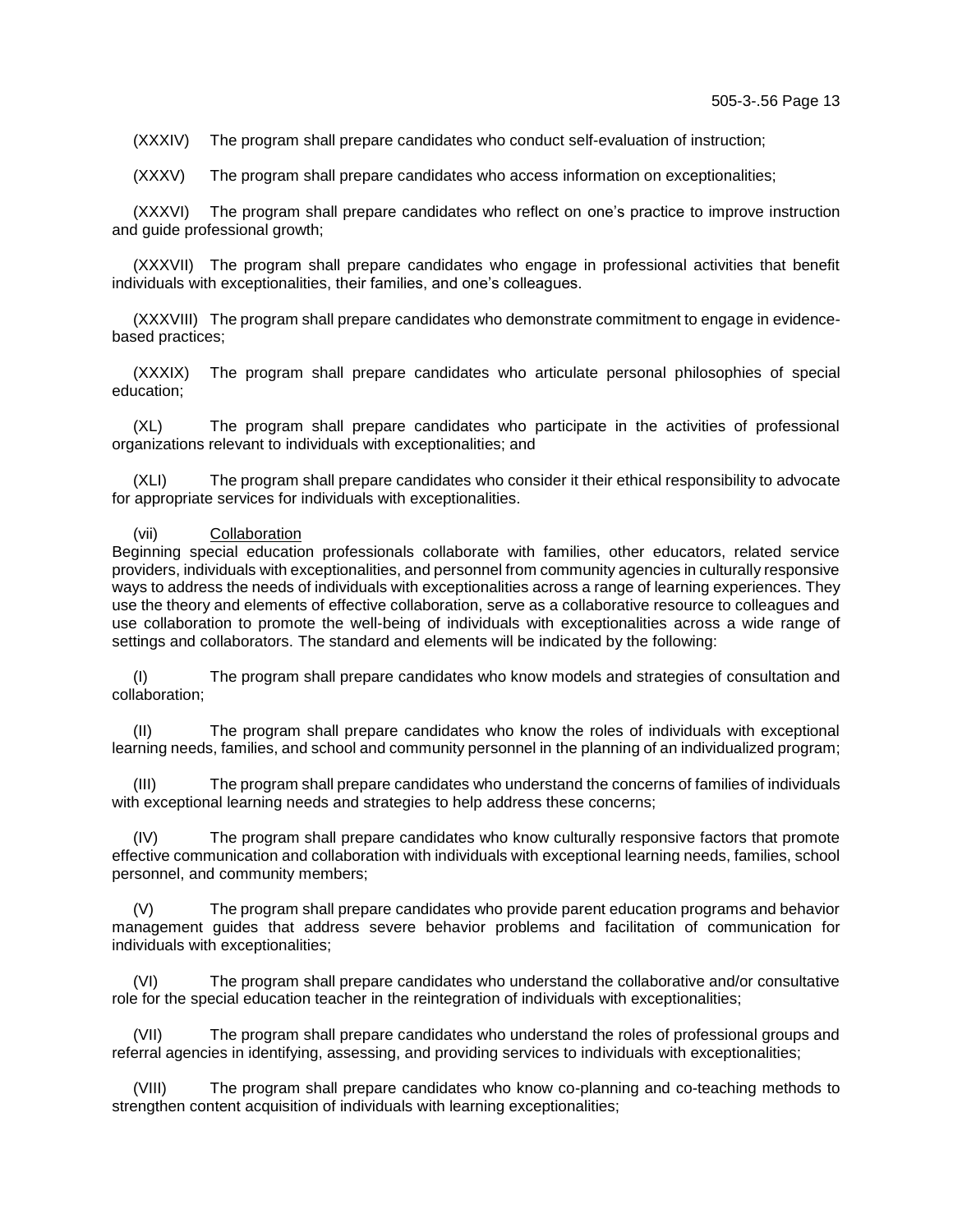(IX) The program shall prepare candidates who maintain confidential communication about individuals with exceptional learning needs;

(X) The program shall prepare candidates who collaborate with families and others in the assessment of individuals with exceptional learning needs;

(XI) The program shall prepare candidates who foster respectful and beneficial relationships between families and professionals;

(XII) The program shall prepare candidates who assist individuals with exceptionalities and their families in becoming active participants in the educational team;

(XIII) The program shall prepare candidates who plan and conduct collaborative conferences with individuals with exceptionalities and their families;

(XIV) The program shall prepare candidates who collaborate with school personnel and community members in integrating individuals with exceptional learning needs into various settings;

(XV) The program shall prepare candidates who use group problem solving skills to develop, implement and evaluate collaborative activities;

(XVI) The program shall prepare candidates who model techniques and coach others in the use of instructional methods and accommodations;

(XVII) The program shall prepare candidates who communicate with school personnel about the characteristics and needs of individuals with exceptional learning needs;

(XVIII) The program shall prepare candidates who communicate effectively with families of individuals with exceptional learning needs from diverse backgrounds;

(XIX) The program shall prepare candidates who observe, evaluate and provide feedback to Paraeducators;

(XX) The program shall prepare candidates who use local community and state and provincial resources to assist in programming with individuals with exceptionalities;

(XXI) The program shall prepare candidates who select, plan, and coordinate activities of related services' personnel to maximize direct instruction for individuals with exceptionalities; and

(XXII) The program shall prepare candidates who teach parents to use appropriate behavior management and counseling techniques.

(b) The program shall prepare professionals who understand and apply principles of teaching reading and writing and who meet the following identified standards specified by the International Reading Association Standards for Reading Professionals, Classroom Teacher Candidate, 2011. This requirement may be met in a separate three (3) semester-hour course, or content may be embedded in courses and experiences throughout the preparation program.

1. Candidates use instructional approaches, materials, and an integrated, comprehensive, balanced curriculum to support student learning in reading and writing.

2. Candidates use a variety of assessment tools and practices to plan and evaluate effective reading and writing instruction.